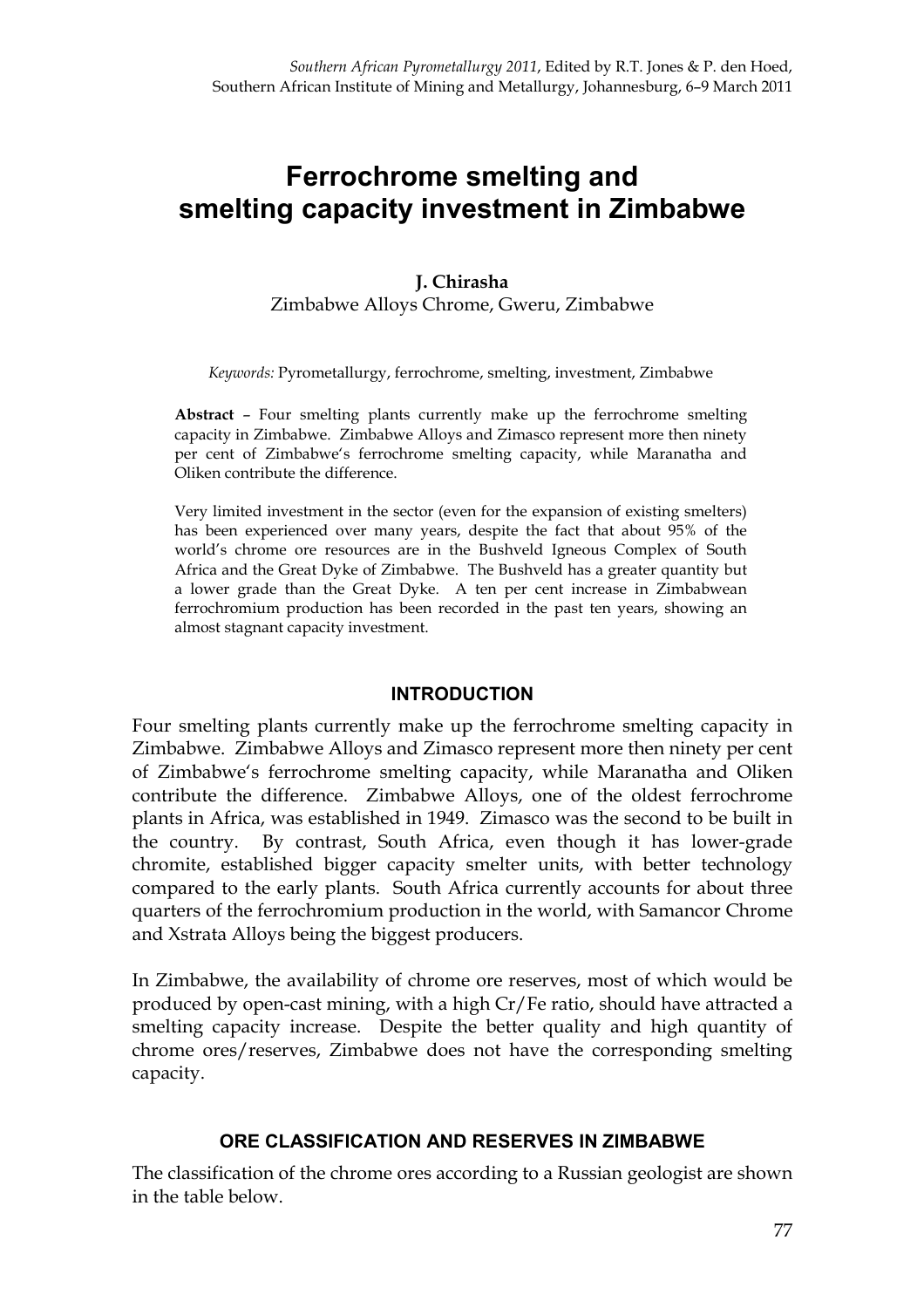| <b>OLD CLASSIFICATION</b> | <b>COMPOSITION OF ORE</b>                                                   | <b>NEW CLASSIFICATION</b> |
|---------------------------|-----------------------------------------------------------------------------|---------------------------|
| Metallurgical Grade       | $> 46\%$ Cr <sub>2</sub> O <sub>3</sub>                                     | High chrome content       |
|                           | $> 2.1$ Cr/Fe ratio                                                         |                           |
| Chemical Grade            | 40-46% $Cr_2O_3$                                                            | High iron content         |
|                           | $< 2.1$ Cr/Fe ratio                                                         |                           |
| Refractory Grade          | $> 20\%$ Al <sub>2</sub> O <sub>3</sub>                                     | High aluminium content    |
|                           | $> 60\%$ (Al <sub>2</sub> O <sub>3</sub> + Cr <sub>2</sub> O <sub>3</sub> ) |                           |

**Table I:** Old and new classification of chromium ores

A schedule of chrome ore reserves was published in the early 1980s to show the distribution by quality and quantity. Table II shows the world reserves of chrome ore that would not have changed so much to date.

| <b>ORE</b>       | <b>RESERVES (MILLION TONNES)</b> |                     |                          |
|------------------|----------------------------------|---------------------|--------------------------|
| <b>TYPE</b>      | <b>Zimbabwe</b>                  | <b>South Africa</b> | <b>Rest of the World</b> |
| High Chrome and  | 560                              |                     |                          |
| High Cr/Fe ratio |                                  |                     |                          |
| High Iron and    | 56                               | 1100                |                          |
| Low Cr/Fe ratio  |                                  |                     |                          |

**Table II:** Official world reserves of chromium ores

The Great Dyke in Zimbabwe holds most of the world's high-grade chrome ore and high Cr/Fe ratio reserves. Figure 1 shows the distribution of the chrome ore reserves in the Great Dyke.

**Figure 1:** Distribution of chromium ores in the Zimbabwean Great Dyke

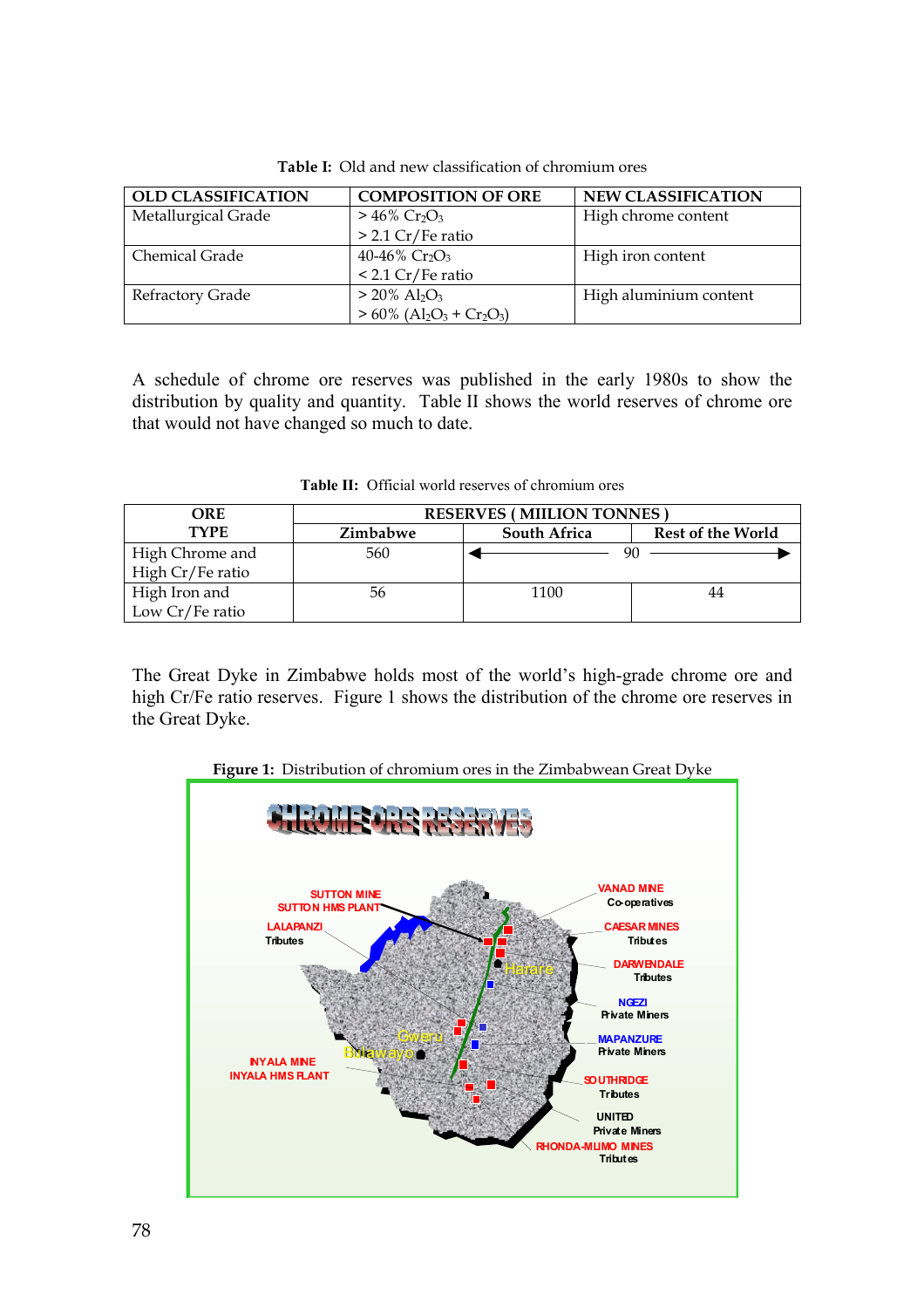The Great Dyke is where most of the Zimbabwean chrome ores are found, and, therefore, has the highest concentration of mining activities, as shown on the map (Figure 1). In the North Dyke, chrome ore grades are very high, up to 55%  $Cr_2O_3$ , with a Cr/Fe ratio greater than 3.3.

Middle Dyke grades are on the lower side compared to the North, but are still substantially better quality than some of the world reserves, with  $40\%$  Cr<sub>2</sub>O<sub>3</sub> and a Cr/Fe of 2.0 minimum.

 Chrome ores are also found off the Dyke in the southern part of the country, and these deposits are refractory and podiform in nature, but have high grades.

The Republic of South Africa has the largest low Cr/Fe ratio chrome ore reserves, which gives rise to the production of charge chrome as the main product. The importance of chromium to iron ratio to the quality of alloy is demonstrated in the relationship below. It is a useful factor in the assessment of the reserves that will impact on ferrochromium alloy quality.



#### **Figure 2:** Relationship of Cr/Fe ratio to the grade of alloy

#### **Ownership of Reserves**

Zimbabwe Alloys and Zimasco own most of the chrome ore reserves, and have the biggest capacity to produce about 450 000 metric tons of product of the almost 500 000 tons built capacity. Removal of the restrictions to export ores has put a lot of pressure to shed off reserves to other small mining ventures who need to earn a living exporting ores and fines. This has encouraged illegal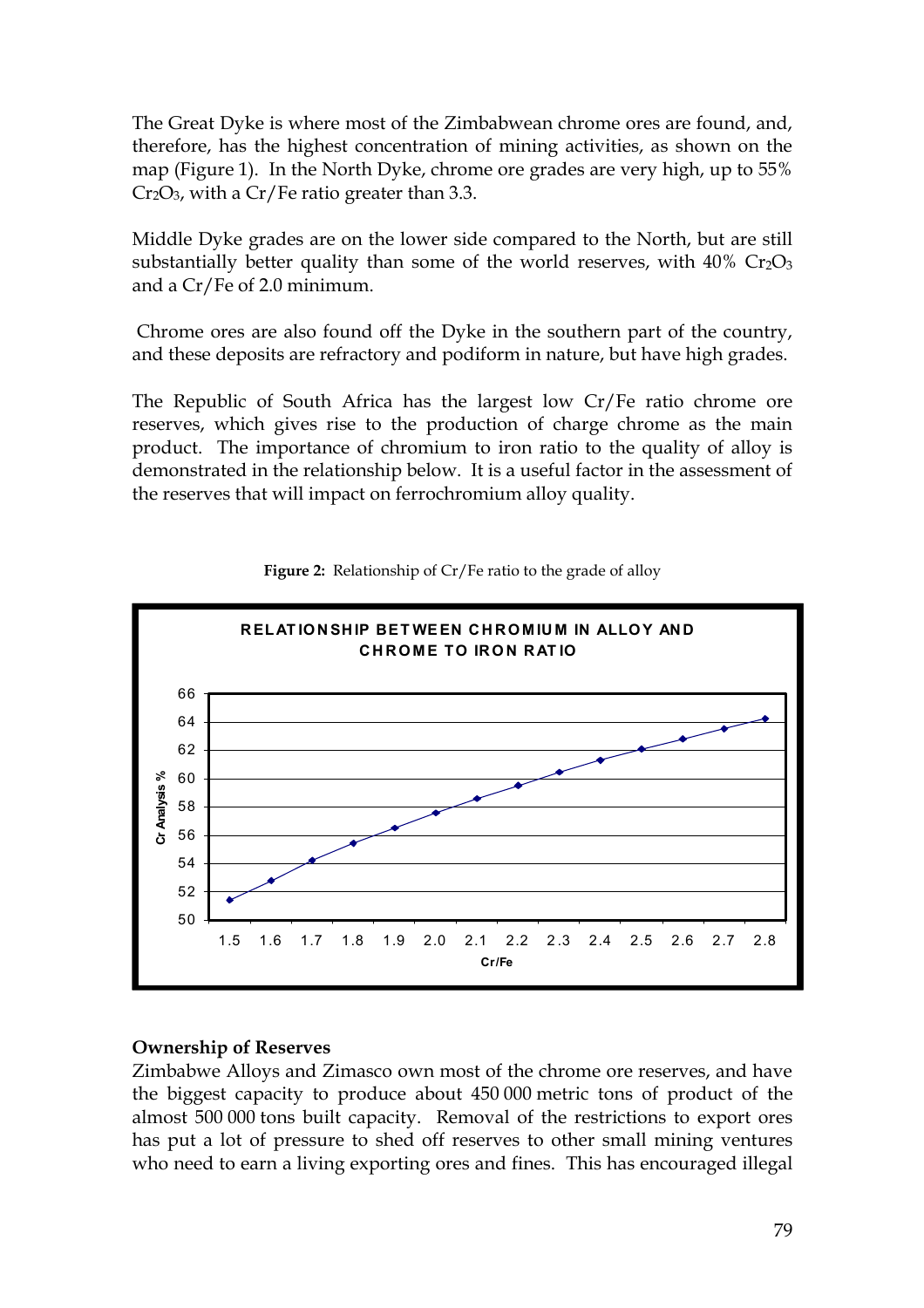mining activities that will result in the sterilization of the resource due to improper and uncontrolled mining methods.

# **CURRENT AND FUTURE SMELTING CAPACITIES**

#### **Overview of smelting capacity in Zimbabwe**

Zimbabwe produces three different ferrochrome products from its smelters around the country. Table III summarises Zimbabwe's smelting capacity by product.

|                                  | Zimasco | <b>Zim Alloys</b> | <b>Others</b> | Total   |
|----------------------------------|---------|-------------------|---------------|---------|
| HCFeCr (High Carbon Ferrochrome) | 220 000 | 146 000           | 55 000        | 421 000 |
| FeSiCr (Ferrosilicon Chrome)     |         | 29 200            |               | 29 200  |
| LCFeCr (Low Carbon Ferrochrome)  |         | 40 150            |               | 40 150  |
| <b>Total</b>                     | 220 000 | 215 350           | 55 000        | 490 350 |

**Table III:** Production by product

Zimbabwe has the capacity to produce 490 350 tons of ferrochromium product, which is only about 6.3% of the world production, and 15.8% of South Africa's production in 2008, according to the United States Geological Survey Mineral Resources.

In addition to producing High Carbon Ferrochrome, Zimbabwe Alloys is also the only producer of Low Carbon Ferrochrome (with the best technology in the world) and ferrosilicon chrome in the country.

Of the four plants that are currently operating, the biggest were established over 40 years ago, and the other two have been operational only during the past eight years. There has been no expansion by the two biggest smelters in the past 25 years of operation.

Recently, small (1.1 MVA) Chinese furnaces have been installed all over the central part of the Great Dyke. However, their contribution to the overall capacity is relatively insignificant. One could expect ferrochrome smelting investment to increase, as has been the case for platinum and diamonds, because the investment climate is the same if proper consultation with the government is done.

Oliken is building a second 2 MVA furnace.

Zimbabwe Alloys, which has sold a forty per cent stake to Metmar, announced the upgrading of the  $31 \text{ MVA}$  and the  $2 \times 24 \text{ MVA}$  furnaces, and the construction of a DC arc furnace in 24 months.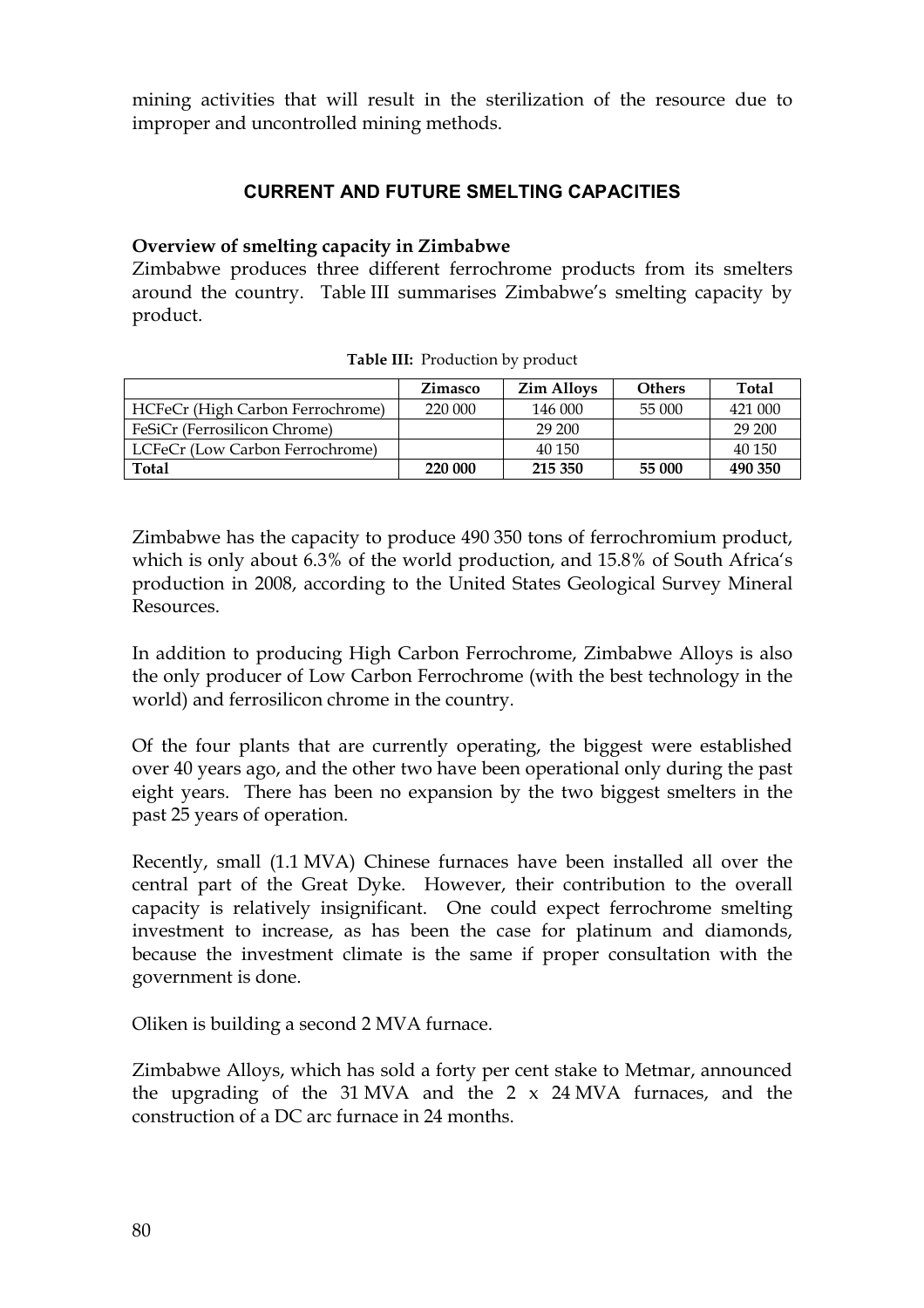Zimasco also announced the construction of a sinter plant and an additional furnace. Considering all these changes, an additional 20% of product is expected to come onto the market.

This will bring the chrome ore consumption to 1.77 million tons per annum. At this rate of consumption, 300 years will be required to deplete the reserves, which are estimated at 560 million tons of high-grade ores only.

Zimbabwe needs new smelting capacity in the country, as it has more than adequate reserves, and favourable investment conditions can be negotiated with the government (as has happened in the platinum industry).

# **FACTORS AFFECTING SMELTING CAPACITY INVESTMENT**

# **Negative factors**

- · The non-availability of chrome ore reserves to other producers, as Zimbabwe Alloys and Zimasco own most of them
- Perceived political/economic instability in the country (although investment in platinum production continues to increase)
- · The erratic power supply to most industries, and the requirement to upgrade the infrastructure
- · Capital availability, as mining require a significant initial capital injection
- · Transport, which is also a capital-related issue

# **Positive Factors for investing in ferrochrome smelting**

Zimbabwe's abundant high-grade reserves are amenable to the production of high-quality ferrochrome products, due to a high Cr/Fe ratio.

Table IV shows the properties required in chrome ores for the efficient production of high carbon ferrochrome. These properties are the characteristics of most of the Great Dyke chrome ores.

| CHEMICAL                                           | <b>PHYSICAL</b>                                              |
|----------------------------------------------------|--------------------------------------------------------------|
| High $Cr_2O_3$ content<br>$\bullet$                | Low friability<br>$\bullet$                                  |
| High Cr/Fe ratio<br>$\bullet$                      | Low decrepitation<br>$\bullet$                               |
| High refractory: non refractory ratio<br>$\bullet$ | High bulk density                                            |
|                                                    | High gangue softening or<br>$\bullet$<br>melting temperature |

**Table IV:** Properties of chrome ores deemed suitable for HCFeCr production

- · Adequate reserves for the production of coke for chromium smelting (with low phosphorus), if there is investment in 2M mining at Hwange
- · Railway infrastructure network can be reliable if re-capitalized
- · Investment conditions can be negotiated to suit the investor, as is the case with platinum